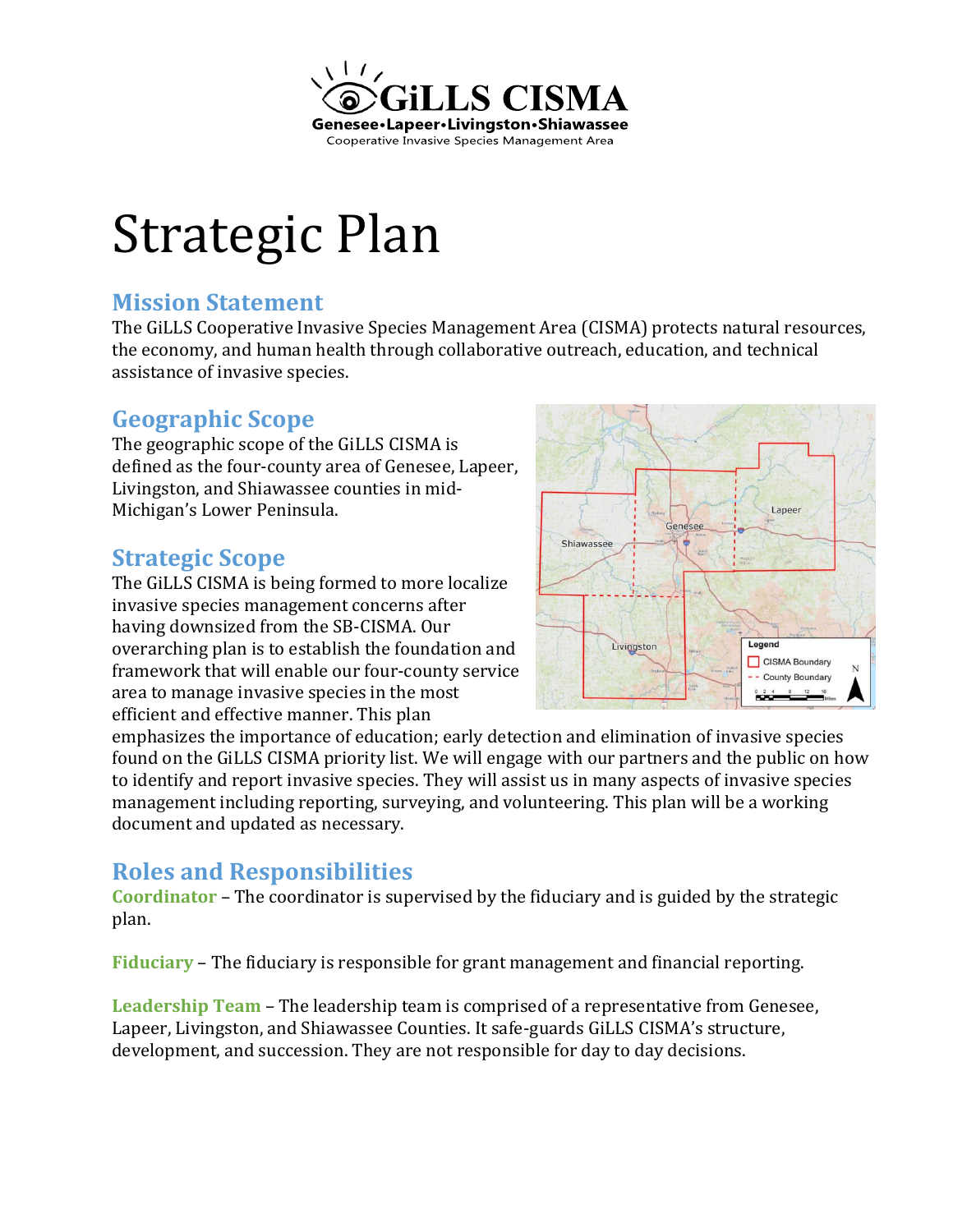

**Partner** – Partners are agencies/individuals/businesses within the service area interested in collaborating for the control of invasive species. They are not responsible for day to day decisions. Partners gave input on the strategic plan by helping to determine priority species, priority sites to manage or maintain, the functions of the CISMA, and how they currently work on invasive species.

### **Outcome Strategies**

We will use the following strategies to achieve the desired outcomes expressed in our strategic scope.

#### **Strategy 1: Promote the GiLLS CISMA**

- 1.1 Develop outreach and education materials for the GiLLS CISMA partners
- 1.2 Utilize materials already available
- 1.3 Develop social media campaign
- 1.4 Develop web page material
- 1.5 Support partner capacity by leveraging their events to reach broader audiences

#### **Strategy 2: Gather and organize partners**

2.1 Leverage opportunities to expand the understanding of CISMAs, the role of the GiLLS CISMA, and the work being done

2.2 Encourage partner organizations to assist in the promotion of the GiLLS CISMA through their own events/outreach or through multi-partner opportunities

2.3 Define the roles and responsibilities of partner organizations

2.4 Work to keep partners engaged and supportive of the CISMA

#### **Strategy 3: Educate and inform the public**

- 3.1 Design and deliver a series of palavers
- 3.2 Leverage partner trainings, events, and field trips to engage with the community
- 3.3 Implement the social media campaign
- 3.4 Implement web material for use on partner websites
- 3.5 Develop species specific education materials

#### **Strategy 4: Review, evaluate, and adapt the plan**

- 4.1 Conduct a yearly review of the plan including milestones and achievements
- 4.2 Revise this plan as needed to reflect lessons learned
- 4.3 Position the CISMA to facilitate a 3 year plan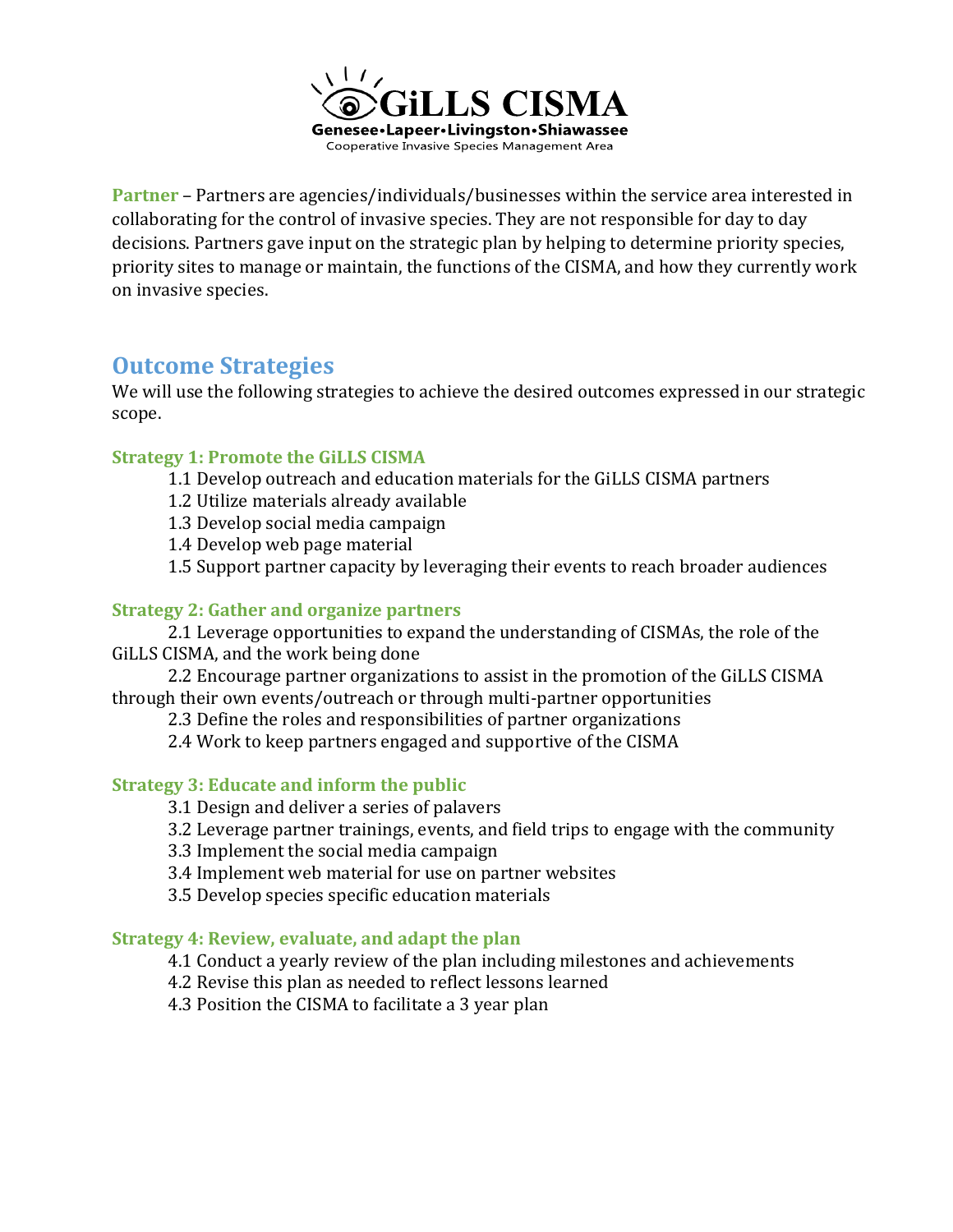

#### **GiLLS CISMA Invasive Species Priority List**

| <b>Common Name</b>                                         | <b>Scientific Name</b>       | <b>Habitat</b> |
|------------------------------------------------------------|------------------------------|----------------|
| <b>Tier 1/EDRR</b>                                         |                              |                |
| Brazilian Elodea                                           | Egeria densa                 | Aquatic        |
| Chinese yam                                                | Dioscorea oppositifolia      | Aquatic        |
| European frog-bit                                          | Hydrocharis morsus-ranae     | Aquatic        |
| Giant hogweed*                                             | Heracleum mantegazzanium     | Terrestrial    |
| Hydrilla                                                   | Hydrilla verticillate        | Aquatic        |
| Japanese stiltgrass                                        | Microstegium vimineum        | Terrestrial    |
| Kudzu                                                      | Pueraria montana var. lobate | Terrestrial    |
| Lyme grass                                                 | Leymus arinareus             | Terrestrial    |
| Mile-a-minute weed                                         | Persicaria perfoliate        | Terrestrial    |
| Parrot feather                                             | Myriophyllum aquaticum       | Aquatic        |
| Red Swamp Crayfish                                         | Procambus clarkia            | Aquatic        |
| Spotted Lanterfly                                          | Lycorma delicatula           | Insect         |
| Water Hyacinth                                             | Eichhornia crassipes         | Aquatic        |
| Water lettuce                                              | Pistia stratiotes            | Aquatic        |
| <b>Yellow Floating Heart</b>                               | Nymphoides peltata           | Aquatic        |
| <b>Tier 2/Priority Species</b>                             |                              |                |
| Flowering rush*                                            | <b>Butomus</b> umbellatus    | Aquatic        |
| Invasive swallow-wort*                                     | Cynanchum spp.               | Terrestrial    |
| Knotweeds*                                                 | Fallopia spp.                | Terrestrial    |
| Oak wilt                                                   |                              | Terrestrial    |
| Phragmites*                                                | Phragmites australis         | Aquatic        |
| Starry stonewort*                                          | Nitellopis obtuse            | Aquatic        |
| Tier <sub>3</sub>                                          |                              |                |
| Autumn olive*                                              | Elaeagnus spp.               | Terrestrial    |
| Curly pondweed*                                            | Potamogeton crispus          | Aquatic        |
| Eurasian watermilfoil*                                     | Myriophyllum spicatum        | Aquatic        |
| Garlic mustard*                                            | Alliaria petiolaria          | Terrestrial    |
| Japanese barberry*                                         | Berberis thumbergii          | Terrestrial    |
| Japanese honeysuckle*                                      | Lonicera japonica            | Terrestrial    |
| Invasive buckthorns*                                       | Rhamnus spp.                 | Terrestrial    |
| Watercress*                                                | Nasturtium officinale        | Aquatic        |
| Tier 4                                                     |                              |                |
| Bittersweet nightshade*                                    | Solanum dulcamara            | Terrestrial    |
| Bull thistle*                                              | Cirsium vulgare              | Terrestrial    |
| Canada thistle*                                            | Cirsium arvense              | Terrestrial    |
| Cow vetch*                                                 | Vicia cracca                 | Terrestrial    |
| Dame's rocket*                                             | Hesperis matronalis          | Terrestrial    |
| Multiflora rose*                                           | Rosa multiflora              | Terrestrial    |
| Purple loosestrife*                                        | Lythrum salicarium           | Aquatic        |
| Scots pine*                                                | Pinus sylverstis             | Terrestrial    |
| Spotted knapweed*                                          | Centaurea stoebe             | Terrestrial    |
| *Denotes the species is present in the GiLLS service area. |                              |                |
|                                                            |                              |                |